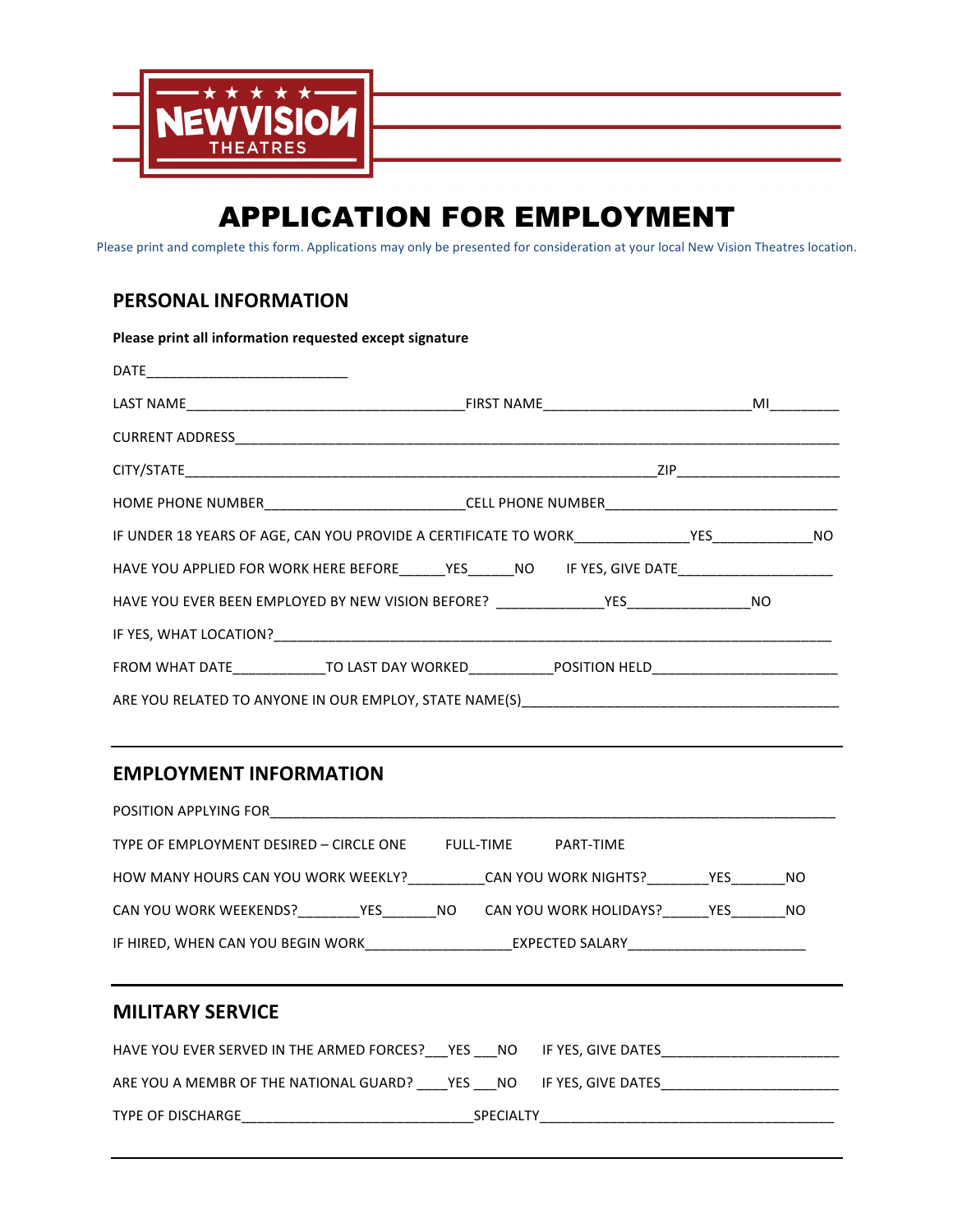### PAGE 2- EMPLOYMENT APPLICATION

### **FORMER EMPLOYERS**

|                                                       |  |  | (PLEASE LIST YOUR WORK HISTORY FOR THE PAST SEVEN YEARS BEGINNING WITH YOUR MOST RECENT JOB HELD.) |  |
|-------------------------------------------------------|--|--|----------------------------------------------------------------------------------------------------|--|
|                                                       |  |  |                                                                                                    |  |
|                                                       |  |  |                                                                                                    |  |
|                                                       |  |  |                                                                                                    |  |
|                                                       |  |  |                                                                                                    |  |
|                                                       |  |  |                                                                                                    |  |
|                                                       |  |  |                                                                                                    |  |
|                                                       |  |  |                                                                                                    |  |
|                                                       |  |  |                                                                                                    |  |
|                                                       |  |  |                                                                                                    |  |
|                                                       |  |  |                                                                                                    |  |
|                                                       |  |  |                                                                                                    |  |
|                                                       |  |  |                                                                                                    |  |
|                                                       |  |  |                                                                                                    |  |
|                                                       |  |  |                                                                                                    |  |
|                                                       |  |  |                                                                                                    |  |
|                                                       |  |  |                                                                                                    |  |
|                                                       |  |  |                                                                                                    |  |
|                                                       |  |  |                                                                                                    |  |
| IF MORE SPACE IS NEEDED, PLEASE ADD ADDITIONAL PAGES. |  |  |                                                                                                    |  |
| <b>EDUCATION</b>                                      |  |  |                                                                                                    |  |

HIGH SCHOOL/CITY/STATE ATTENDED AND DATES **And CONTENTS AT A CONTROLLER ATTENTS AND** COLLEGE/CITY/STATE ATTENDED AND DATES